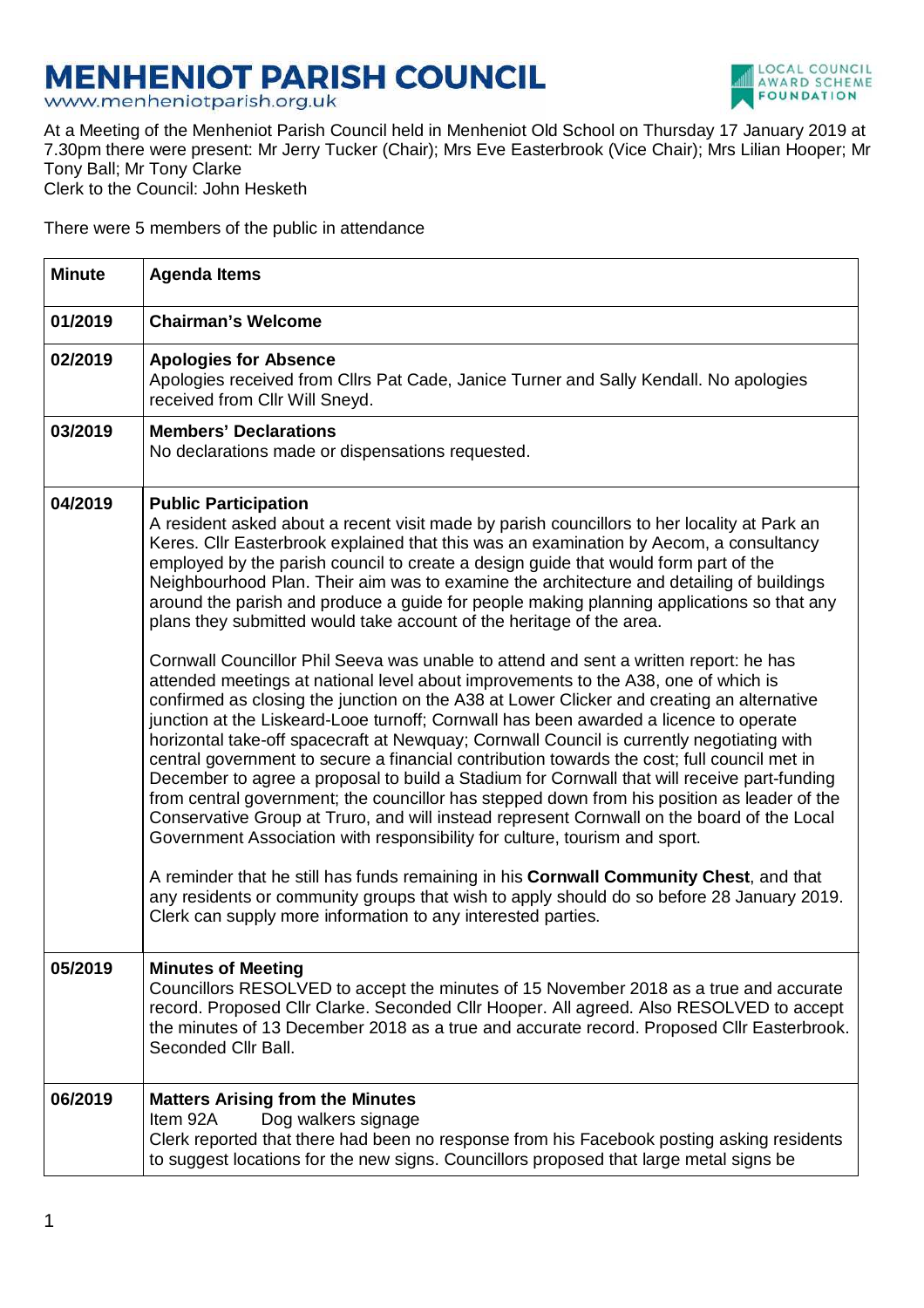|         | installed at William Laundry Close, Trewint Road and by the football field. Also suggested<br>that the council consider installing further waste bins in the village centre.<br>ACTION Clerk to arrange installation of signs and report back with prices for waste bins and<br>emptying.                                                                                                                                                                                                                                                             |
|---------|-------------------------------------------------------------------------------------------------------------------------------------------------------------------------------------------------------------------------------------------------------------------------------------------------------------------------------------------------------------------------------------------------------------------------------------------------------------------------------------------------------------------------------------------------------|
|         | Pedestrian Lighting at Bowling Green<br>Item 92B<br>Postponed until a future meeting.                                                                                                                                                                                                                                                                                                                                                                                                                                                                 |
|         | Item 144<br>Replacement bollards for village green<br>Clerk reported that the order had been placed with delivery within 3 weeks.                                                                                                                                                                                                                                                                                                                                                                                                                     |
| 07/2019 | Correspondence<br>Letter from The Sowenna Appeal<br>A<br>It was RESOLVED to make a donation of £50 to the appeal. Proposed Cllr Clarke. Seconded<br>Cllr Easterbrook. All agreed.                                                                                                                                                                                                                                                                                                                                                                     |
|         | B<br>Email from resident about William Laundry Close<br>Clerk explained the detail of a complaint he had received about the lack of consultation on<br>the approved application to build up to 9 houses by this site. The resident had been sent a<br>detailed reply, and the meeting was reminded that the approval had been for outline planning<br>permission at this stage. Any future detailed plans would still be subject to assessment on<br>material considerations, and residents would be able to comment on any concerns at that<br>time. |
|         | C<br><b>Email about Community Governance Review</b><br>It was RESOLVED to decline the offer of a governance review. Proposed Cllr Tucker.<br>Seconded Cllr Clarke. All agreed.<br><b>ACTION Clerk write to the Electoral Review Panel.</b>                                                                                                                                                                                                                                                                                                            |
|         | Item 139A<br>Thank you letter from Menheniot Scouts<br>Noted with appreciation.                                                                                                                                                                                                                                                                                                                                                                                                                                                                       |
|         | Item 139B<br>Judgement on Crantock Parish Council.<br>Clerk explained following on from Item 139B, the judicial review requested by Crantock PC<br>had been unsuccessful. Council is advised that a full and complete explanation will be<br>provided by Cllr Ben Dobson, Chair of Crantock PC and circulated to members when<br>available.                                                                                                                                                                                                           |
|         | Clerk has received a letter from Police and Crime Commissioner inviting residents to take<br>part in a consultation on the level of police precept for 2019/2020. Survey is open until 4<br>February 2019, and can be accessed online at www.surveymonkey.co.uk/r/GXPM5LX                                                                                                                                                                                                                                                                             |
| 08/2019 | <b>Planning Matters</b><br>To agree the parish council's response to Cornwall Council consultations on new<br>A<br>planning applications received before the agenda was finalised.<br>Ref: PA19/00169<br>Location: Blackadon farm, Horningtops, Liskeard PL14 3PY                                                                                                                                                                                                                                                                                     |
|         | Proposal: Construction of an agricultural building. Permitted Development Order 2015<br>applies.<br>This application is for permitted development and replaces a building on the same site<br>recently lost to fire. No decision required.                                                                                                                                                                                                                                                                                                            |
|         | Any applications received by Cornwall Council by the time of the meeting. Information<br>В<br>only. None received.                                                                                                                                                                                                                                                                                                                                                                                                                                    |
|         | Planning applications approved by Cornwall Council.<br>С<br>PA18/09457 APPROVED<br>Location: The Old Toll House Plymouth Road Liskeard Cornwall PL14 3FH<br>Proposal: Alterations to the existing carport to form an extra bedroom/living space                                                                                                                                                                                                                                                                                                       |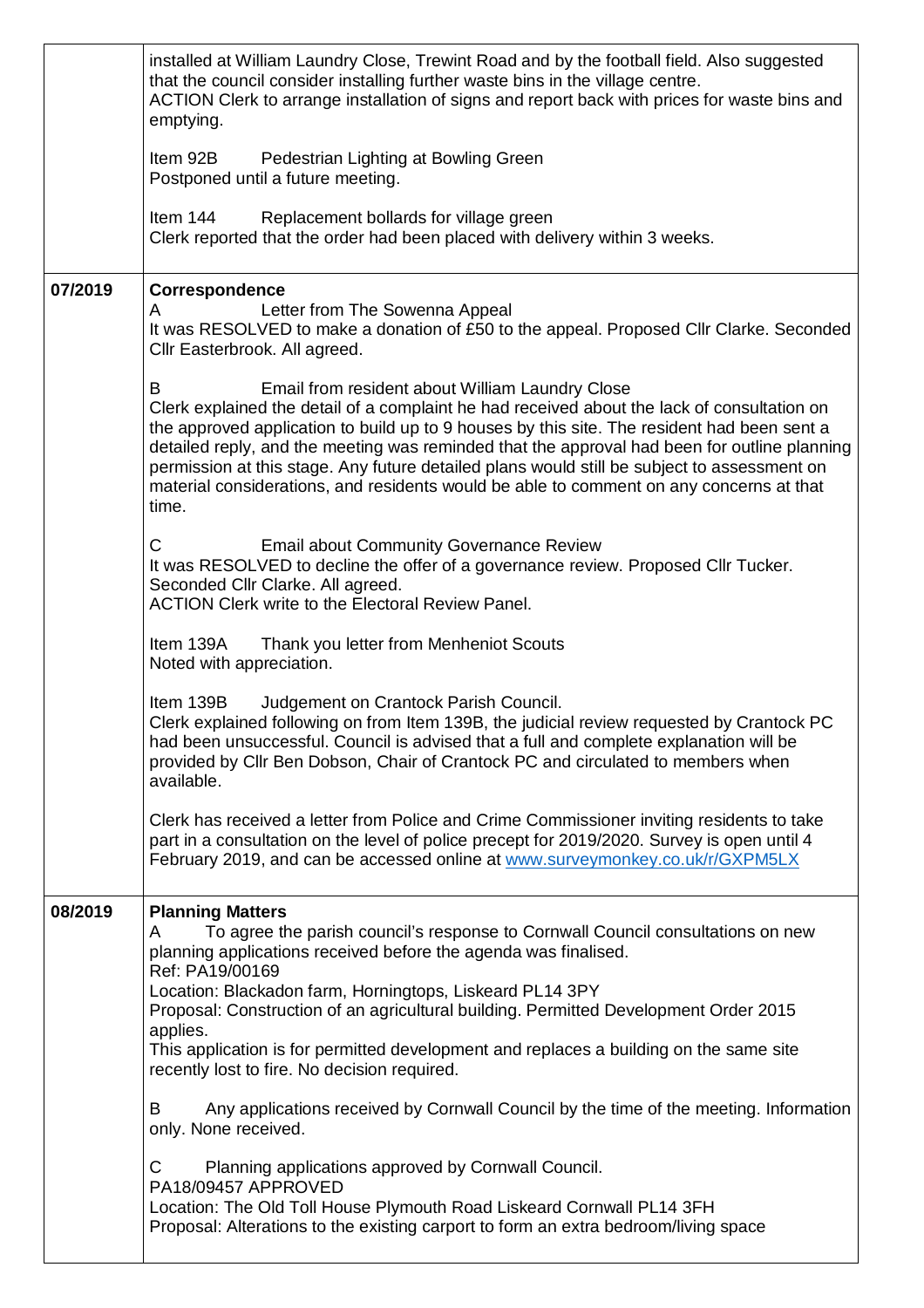|         | PA18/09458 APPROVED<br>Location: The Old Toll House Plymouth Road Liskeard Cornwall PL14 3FH<br>Page 19 of 49<br>Proposal: Listed building consent for alterations to the existing carport to form an extra<br>bedroom/living space<br>28.11.2018 PA17/12165 APPROVED                                                                                                                                                                                                                                   |
|---------|---------------------------------------------------------------------------------------------------------------------------------------------------------------------------------------------------------------------------------------------------------------------------------------------------------------------------------------------------------------------------------------------------------------------------------------------------------------------------------------------------------|
|         | Applicant: Mr P Rowe<br>Location: Land North Of William Laundry Close Menheniot PL14 3XL<br>Proposal: Outline application for residential Development for up to 9 houses.                                                                                                                                                                                                                                                                                                                               |
|         | PA18/09711 APPROVED<br>Location: 8 East Road Menheniot Liskeard Cornwall PL14 3RR<br>Proposal: Extend width of front porch, replace front bay window with glazed<br>doors and install glass balustrading.                                                                                                                                                                                                                                                                                               |
|         | PA18/10410 APPROVED<br><b>Applicant: Castle Motors</b><br>Location: Castle Motors Plymouth Road Liskeard Cornwall PL14 3PX<br>Proposal: Construction of additional motor sales showroom with associated works.                                                                                                                                                                                                                                                                                          |
|         | 07.01.2019 PA18/10581 APPROVED<br>Applicant: Mr And Mrs Q Smith<br>Location: Charis Menheniot Liskeard Cornwall PL14 3RA<br>Proposal: Extension and conversion of garage to form one bedroom studio annexe to main<br>dwelling and enlarge existing balcony to living room.                                                                                                                                                                                                                             |
|         | 08.01.2019 PA18/11637 APPROVED<br>Applicant: Mr Calum Campbell<br>Location: North Treviddo Farm Horningtops Liskeard Cornwall PL14 3PS<br>Proposal: Non material amendment for change to first floor layout to provide additional<br>dressing area and en-suite to bedroom and additional roof lights above bathroom and en-<br>suite and continuation of central pitched roof profile over new accommodation (application<br>number PA17/08524 dated 18th October 2017 relates)                        |
|         | D<br>Planning applications refused by Cornwall Council or withdrawn by the applicant.<br>Information only. None.                                                                                                                                                                                                                                                                                                                                                                                        |
|         | E.<br>Non material amendment<br>PA18/11637<br>Location: North Treviddo Farm Horningtops Liskeard Cornwall PL14 3PS<br>Proposal: Non material amendment for change to first floor layout to provide additional<br>dressing area and en-suite to bedroom and additional roof lights above bathroom and en-<br>suite and continuation of central pitched roof profile over new accommodation (application<br>number PA17/08524 dated 18th October 2017 relates)<br>For information only. See Item C above. |
| 09/2019 | <b>Financial Matters</b><br>It was RESOLVED to approved the schedule and agree payment. Proposed Cllr<br>A<br>Tucker. Seconded Cllr Easterbrook. All agreed.                                                                                                                                                                                                                                                                                                                                            |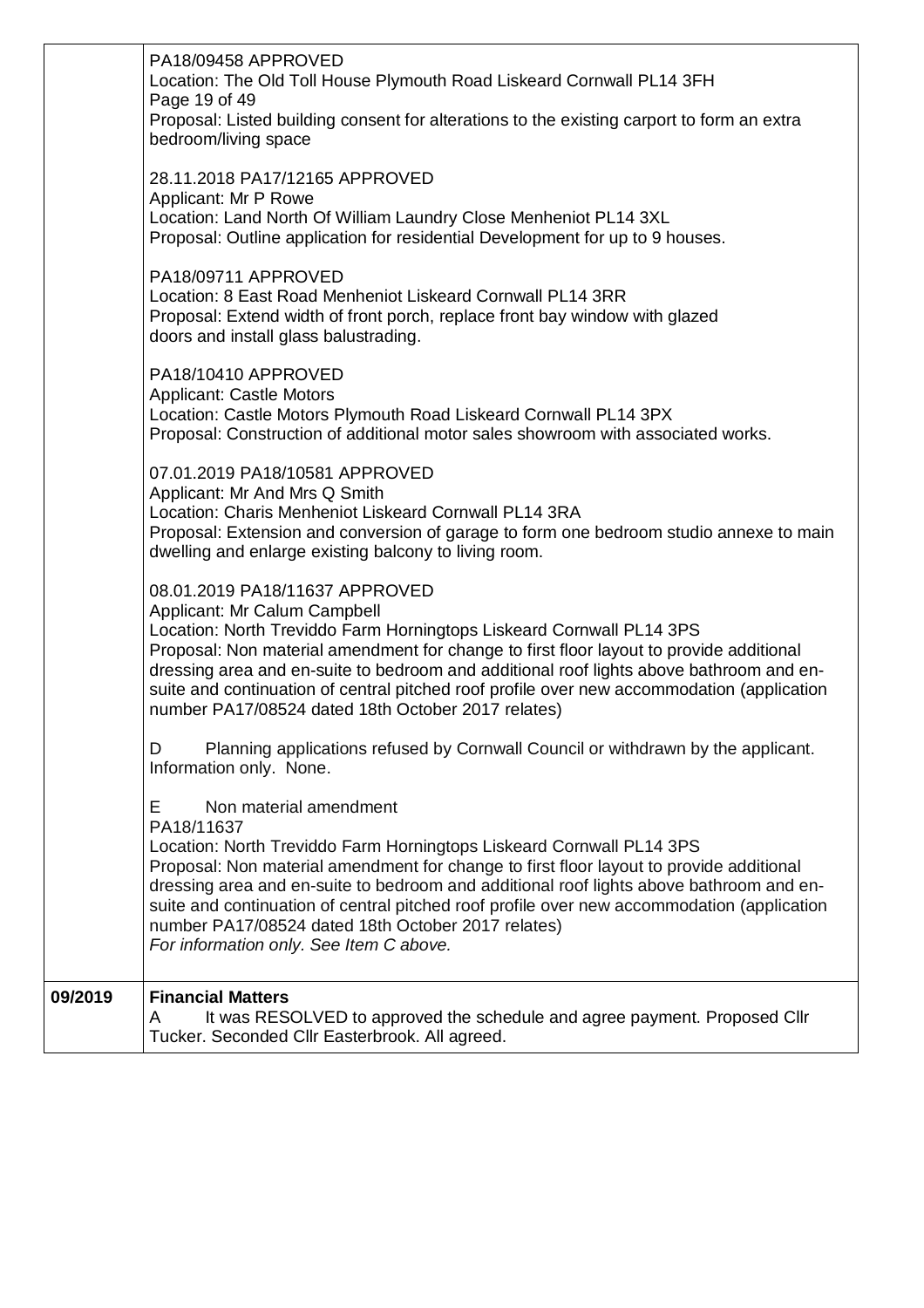| Date<br>17/12/2018<br>17/01/2019<br>17/01/2019<br>17/01/2019<br>17/01/2019<br>30/01/2019                                                                                                                                                                                                                                                                                                                                                                                                                                                                                                                                                                                                                                                                                                                                                                                                                                                                                                                               | Payee<br><b>DJA Gardening</b><br><b>SSE Enterprise</b><br><b>Steve Besford-Foster</b> | <b>Description</b><br>WW1 garden<br>Lighting maintenance<br>NDP Project Manager | CQ.<br>1851<br>1852 | £<br>£ | £<br>138.99<br>48.60 |  |
|------------------------------------------------------------------------------------------------------------------------------------------------------------------------------------------------------------------------------------------------------------------------------------------------------------------------------------------------------------------------------------------------------------------------------------------------------------------------------------------------------------------------------------------------------------------------------------------------------------------------------------------------------------------------------------------------------------------------------------------------------------------------------------------------------------------------------------------------------------------------------------------------------------------------------------------------------------------------------------------------------------------------|---------------------------------------------------------------------------------------|---------------------------------------------------------------------------------|---------------------|--------|----------------------|--|
|                                                                                                                                                                                                                                                                                                                                                                                                                                                                                                                                                                                                                                                                                                                                                                                                                                                                                                                                                                                                                        |                                                                                       |                                                                                 |                     |        |                      |  |
|                                                                                                                                                                                                                                                                                                                                                                                                                                                                                                                                                                                                                                                                                                                                                                                                                                                                                                                                                                                                                        |                                                                                       |                                                                                 |                     |        |                      |  |
|                                                                                                                                                                                                                                                                                                                                                                                                                                                                                                                                                                                                                                                                                                                                                                                                                                                                                                                                                                                                                        |                                                                                       |                                                                                 |                     |        |                      |  |
|                                                                                                                                                                                                                                                                                                                                                                                                                                                                                                                                                                                                                                                                                                                                                                                                                                                                                                                                                                                                                        |                                                                                       |                                                                                 | 1853                | £      | 2,000.00             |  |
|                                                                                                                                                                                                                                                                                                                                                                                                                                                                                                                                                                                                                                                                                                                                                                                                                                                                                                                                                                                                                        | Webcube Media                                                                         | Domain hosting                                                                  | 1854                | £      | 125.00               |  |
|                                                                                                                                                                                                                                                                                                                                                                                                                                                                                                                                                                                                                                                                                                                                                                                                                                                                                                                                                                                                                        | Cornwall Council                                                                      | Sports ground rates                                                             | 1855                | £      | 8.26                 |  |
|                                                                                                                                                                                                                                                                                                                                                                                                                                                                                                                                                                                                                                                                                                                                                                                                                                                                                                                                                                                                                        | John Hesketh                                                                          | <b>Salary</b>                                                                   | 1856                | £      | 423.80               |  |
| 30/01/2019                                                                                                                                                                                                                                                                                                                                                                                                                                                                                                                                                                                                                                                                                                                                                                                                                                                                                                                                                                                                             | <b>HMRC</b>                                                                           | <b>PAYE</b>                                                                     | 1857                | £      | 138.20               |  |
|                                                                                                                                                                                                                                                                                                                                                                                                                                                                                                                                                                                                                                                                                                                                                                                                                                                                                                                                                                                                                        |                                                                                       |                                                                                 |                     |        |                      |  |
|                                                                                                                                                                                                                                                                                                                                                                                                                                                                                                                                                                                                                                                                                                                                                                                                                                                                                                                                                                                                                        |                                                                                       |                                                                                 |                     |        |                      |  |
|                                                                                                                                                                                                                                                                                                                                                                                                                                                                                                                                                                                                                                                                                                                                                                                                                                                                                                                                                                                                                        |                                                                                       |                                                                                 |                     |        |                      |  |
| All cheque payments today                                                                                                                                                                                                                                                                                                                                                                                                                                                                                                                                                                                                                                                                                                                                                                                                                                                                                                                                                                                              |                                                                                       |                                                                                 |                     | £      | 2,882.85             |  |
| B                                                                                                                                                                                                                                                                                                                                                                                                                                                                                                                                                                                                                                                                                                                                                                                                                                                                                                                                                                                                                      | Direct Bank Payment & Receipts. For information.                                      |                                                                                 |                     |        |                      |  |
|                                                                                                                                                                                                                                                                                                                                                                                                                                                                                                                                                                                                                                                                                                                                                                                                                                                                                                                                                                                                                        | <b>Bank Payments Schedule including Debit Card</b>                                    |                                                                                 |                     |        |                      |  |
| <b>Date</b>                                                                                                                                                                                                                                                                                                                                                                                                                                                                                                                                                                                                                                                                                                                                                                                                                                                                                                                                                                                                            | Payee                                                                                 | <b>Description</b>                                                              | Pay                 |        | £                    |  |
| 03/12/2018                                                                                                                                                                                                                                                                                                                                                                                                                                                                                                                                                                                                                                                                                                                                                                                                                                                                                                                                                                                                             | South West Water                                                                      | Water allotments                                                                | DD                  |        | 24.17                |  |
| 03/12/2018                                                                                                                                                                                                                                                                                                                                                                                                                                                                                                                                                                                                                                                                                                                                                                                                                                                                                                                                                                                                             | South West Water                                                                      | Water toilets                                                                   | DD                  |        | 288.36               |  |
| 05/12/2018                                                                                                                                                                                                                                                                                                                                                                                                                                                                                                                                                                                                                                                                                                                                                                                                                                                                                                                                                                                                             | Cartridge World                                                                       | <b>PPSA</b>                                                                     | DC                  |        | 43.76                |  |
| 12/12/2018                                                                                                                                                                                                                                                                                                                                                                                                                                                                                                                                                                                                                                                                                                                                                                                                                                                                                                                                                                                                             | <b>Liskeard Stationery</b>                                                            | <b>PPSA</b>                                                                     |                     |        | 2.48                 |  |
| All bank payments this period                                                                                                                                                                                                                                                                                                                                                                                                                                                                                                                                                                                                                                                                                                                                                                                                                                                                                                                                                                                          |                                                                                       |                                                                                 |                     | £      | 358.77               |  |
| <b>Bank Receipts Schedule</b>                                                                                                                                                                                                                                                                                                                                                                                                                                                                                                                                                                                                                                                                                                                                                                                                                                                                                                                                                                                          |                                                                                       |                                                                                 |                     |        |                      |  |
| <b>Date</b>                                                                                                                                                                                                                                                                                                                                                                                                                                                                                                                                                                                                                                                                                                                                                                                                                                                                                                                                                                                                            | Payer                                                                                 | <b>Description</b>                                                              |                     |        | £                    |  |
| 10/12/2018                                                                                                                                                                                                                                                                                                                                                                                                                                                                                                                                                                                                                                                                                                                                                                                                                                                                                                                                                                                                             | Lloyds Bank                                                                           | Interest                                                                        |                     |        | 1.11                 |  |
| 31/12/2018                                                                                                                                                                                                                                                                                                                                                                                                                                                                                                                                                                                                                                                                                                                                                                                                                                                                                                                                                                                                             | <b>Cornwall Council</b>                                                               | Interest                                                                        |                     | £      | 44.55                |  |
| 21/12/2018                                                                                                                                                                                                                                                                                                                                                                                                                                                                                                                                                                                                                                                                                                                                                                                                                                                                                                                                                                                                             | Groundworks UK                                                                        | <b>NDP Grant</b>                                                                |                     | £      | 4,290.00             |  |
|                                                                                                                                                                                                                                                                                                                                                                                                                                                                                                                                                                                                                                                                                                                                                                                                                                                                                                                                                                                                                        |                                                                                       |                                                                                 |                     |        |                      |  |
| All bank receipts this period                                                                                                                                                                                                                                                                                                                                                                                                                                                                                                                                                                                                                                                                                                                                                                                                                                                                                                                                                                                          |                                                                                       |                                                                                 |                     | £      | 4,335.66             |  |
| At the close of business on 31 December 2018, the parish council showed a balance of<br>£103,077.19 in its accounts.<br>A councillor will be invited to review bank payments from the previous month<br>D<br>Postponed to February 2019<br><b>Grants &amp; Donations Policy</b><br>Е<br>Clerk reported that every recipient of a parish council grant made within the past 3 years had<br>received a copy of the online survey. So far, 50% of recipients had completed the survey<br>with many including suggestions to improve the process. Survey closes on 31 January 2019.<br>Precept Notification and public briefing note.<br>F<br>Following on from councillors' decision in November 2018 (Item 141D) to agree a budget and<br>precept for 2019/20 that is 21% lower than the current year, the Clerk has produced a short<br>briefing note for residents to explain how the council manages its money. This is available to<br>download from the council's website at www.menheniotparish.org.uk/mp_live/wp- |                                                                                       |                                                                                 |                     |        |                      |  |
| <b>Councillors' Reports</b><br><b>Cllr Will Sneyd</b><br>A                                                                                                                                                                                                                                                                                                                                                                                                                                                                                                                                                                                                                                                                                                                                                                                                                                                                                                                                                             | Economic Growth & Development Meeting December 2018                                   | content/uploads/2015/07/MPC-BN-Parish-Precept-2019-2020.pdf                     |                     |        |                      |  |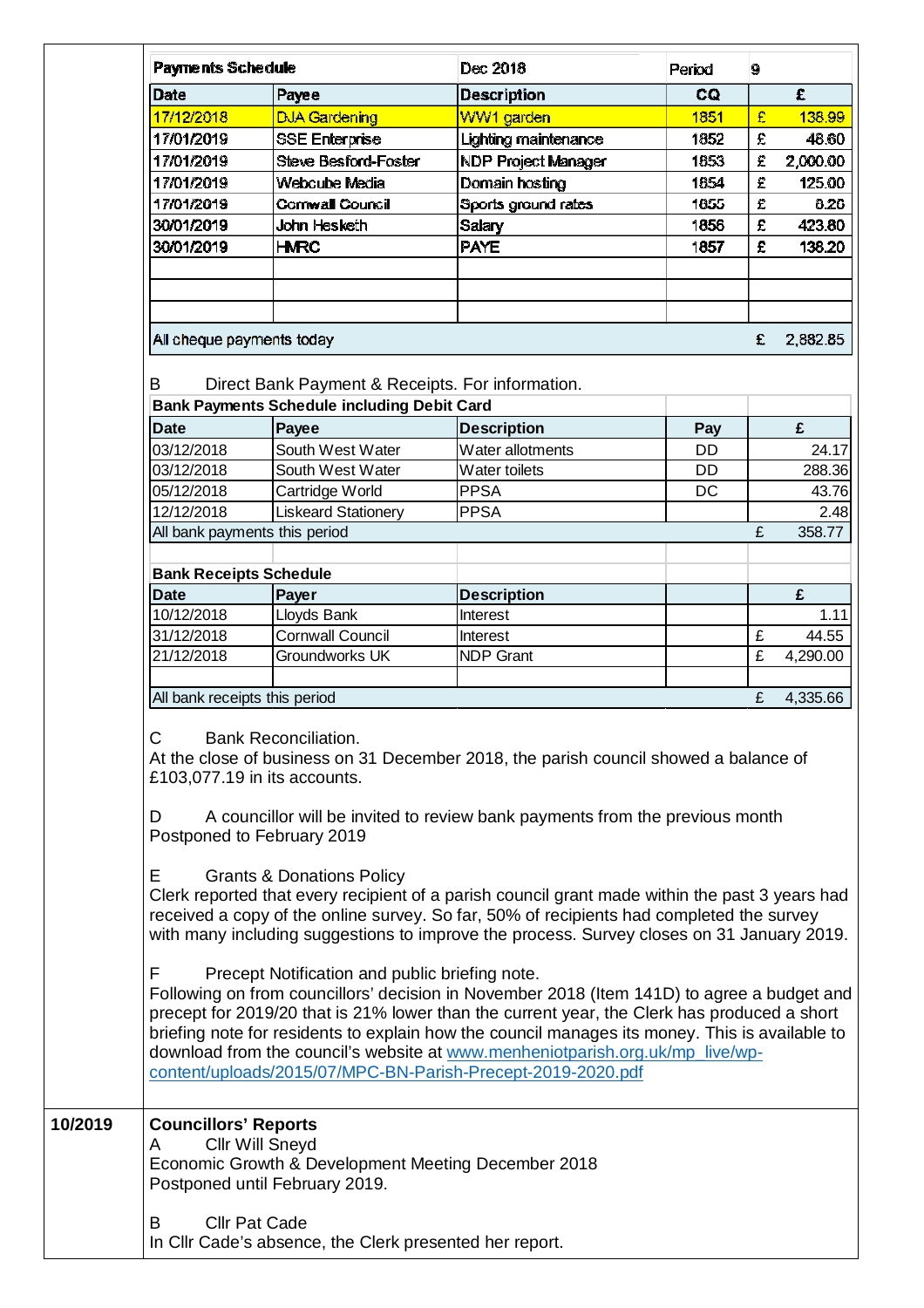|         | Invoices for the 2019 annual rent are due to be dispatched shortly. Councillors asked that a<br>short questionnaire be included to take the opinion of plot holders regarding rental of multiple<br>plots start review of water charges.<br>ACTION Clerk to publish survey for allotment tenants.                                                                                                                                                                     |
|---------|-----------------------------------------------------------------------------------------------------------------------------------------------------------------------------------------------------------------------------------------------------------------------------------------------------------------------------------------------------------------------------------------------------------------------------------------------------------------------|
| 11/2019 | <b>Chair's Agenda Items</b><br>Neighbourhood Development Plan.<br>A<br>Chair reported that the final draft of the Plan had been presented to the NDP Steering Group<br>last week, and following some editing would soon be available for wider consultation. A copy<br>can be viewed and downloaded here: http://menheniotparishcouncil.co.uk/wp-<br>content/uploads/MENHENIOT-PARISH-NEIGHBOURHOOD-DEVELOPMENT-PLAN-<br>DRAFT-V4.pdf                                 |
|         | Update on progress to the Menheniot Traffic Plan<br>B<br>Off Street Parking Order consultation<br>Cornwall Council is consulting on proposed changes to its parking charges and additional<br>prohibitions to motorhomes. None of these proposals have a direct impact in the parish, but<br>the Chair encouraged residents to take part in the survey which will close on 1 February<br>2019. The consultation can be accessed at www.cornwall.gov.uk/TrafficConsult |
|         | Parking restrictions in Hartmeade car park<br>The Chair continues to be concerned about weekend parking restrictions at this car park,<br>and has asked Cornwall Council to review the regulations that prevent parking for more than<br>24 hours on Saturday and Sunday. The matter will be discussed at the next Community<br>Network Area meeting on 6 February 2019.                                                                                              |
| 12/2019 | <b>Clerk's Administration</b><br><b>Casual Vacancy</b><br>A<br>Reported that no residents had requested an election to select councillors to fill the vacant<br>seats on the council. Notices to promote the co-option of councillors had been posted on the<br>parish notice boards in December. Two candidates had come forward for selection.                                                                                                                      |
|         | <b>General Data Protection Regulation</b><br>B<br>Clerk presented an audit of compliance with the GDPR, and explained that he had used a<br>template supplied by Cornwall Association of Local Councils. The audit showed that the<br>council had complied with all 11 topics listed in the document, and the Clerk was confident<br>that the new policies and procedures that had been adopted could withstand scrutiny and<br>challenge.                            |
| 13/2019 | <b>Closed Session</b><br>PUBLIC BODIES (ADMISSION TO MEETINGS) ACT 1960<br>Pursuant to Section 1(2) of the Public Bodies (admission to meetings) Act 1960 and having<br>regard to the confidential nature of the business to be discussed, the Press and Public be<br>excluded from the meeting for the following item of Business.                                                                                                                                   |
|         | Councillors interviewed Mr Nathan Pearce and Mr Peter Rowe together for the two casual<br>vacancy. It was RESOLVED to accept both candidates' requests to be co-opted to the parish<br>council. Proposed Cllr Clarke. Seconded Cllr Hooper. All agreed. Both signed their<br>Declarations of Acceptance of Office, and the Chair welcomed Cllrs Pearce and Rowe to the<br>parish council.<br>ACTION Clerk to organise induction for both councillors.                 |
| 14/2019 | <b>Diary Dates</b>                                                                                                                                                                                                                                                                                                                                                                                                                                                    |
|         | The next Council Meeting is to be held at The Old School, Menheniot on Thursday 21<br>A<br>February 2019, commencing at 7.30pm. The next Neighbourhood Plan meeting will be held<br>at 7pm on 14 February 2019 at The Old School.                                                                                                                                                                                                                                     |
| 15/2019 | Meeting closed $-21.00$                                                                                                                                                                                                                                                                                                                                                                                                                                               |